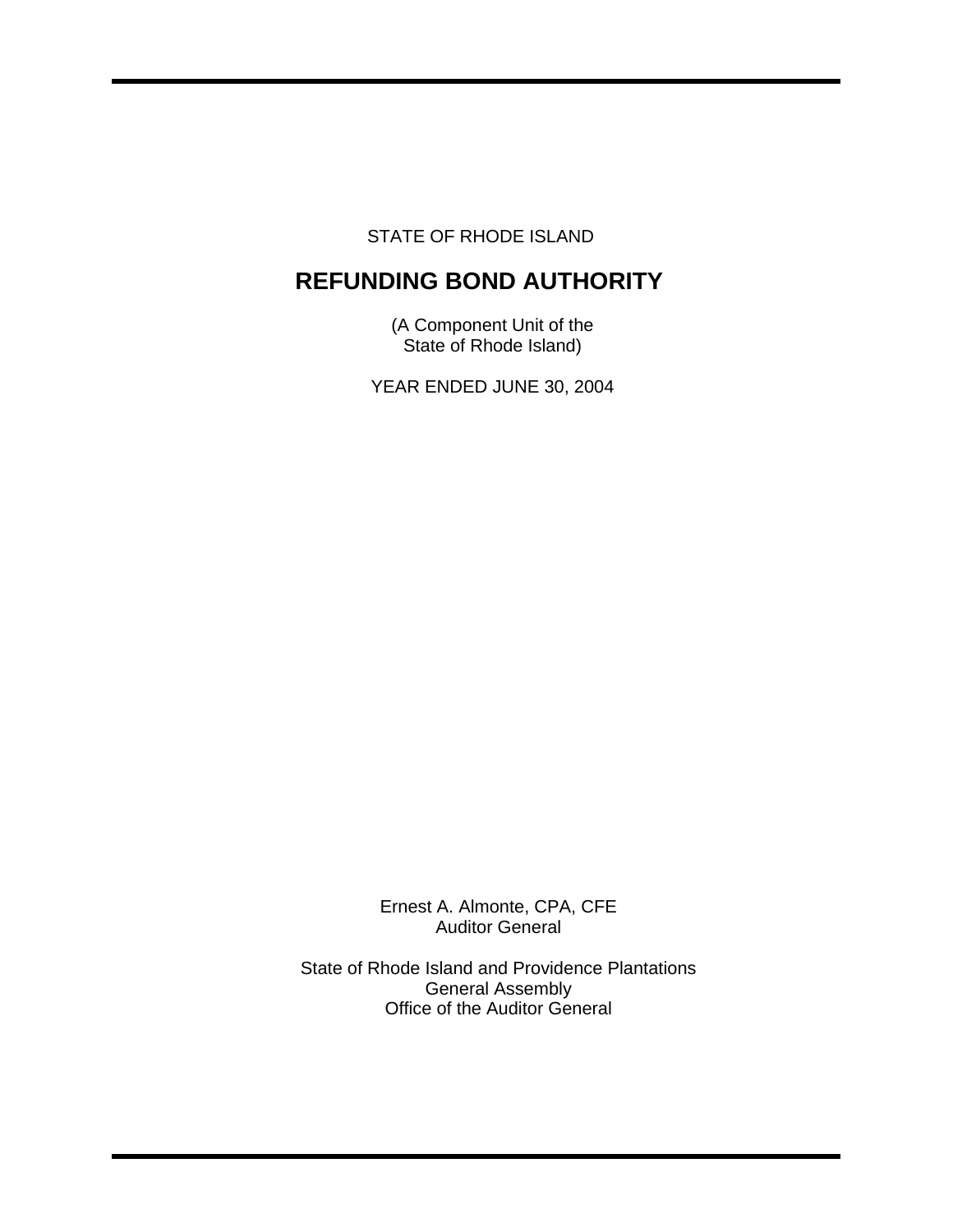

September 30, 2004

# JOINT COMMITTEE ON LEGISLATIVE SERVICES:

SPEAKER William J. Murphy, Chairman

Senator Joseph A. Montalbano Senator Dennis L. Algiere Representative Gordon D. Fox Representative Robert A. Watson

 We have completed our audit of the financial statements of the Rhode Island Refunding Bond Authority for the fiscal year ended June 30, 2004 in accordance with Section 35-8.1-10 of the General Laws.

Our reports are contained herein as outlined in the Table of Contents.

Sincerely,

Lowest A. Almonte

 Ernest A. Almonte, CPA, CFE Auditor General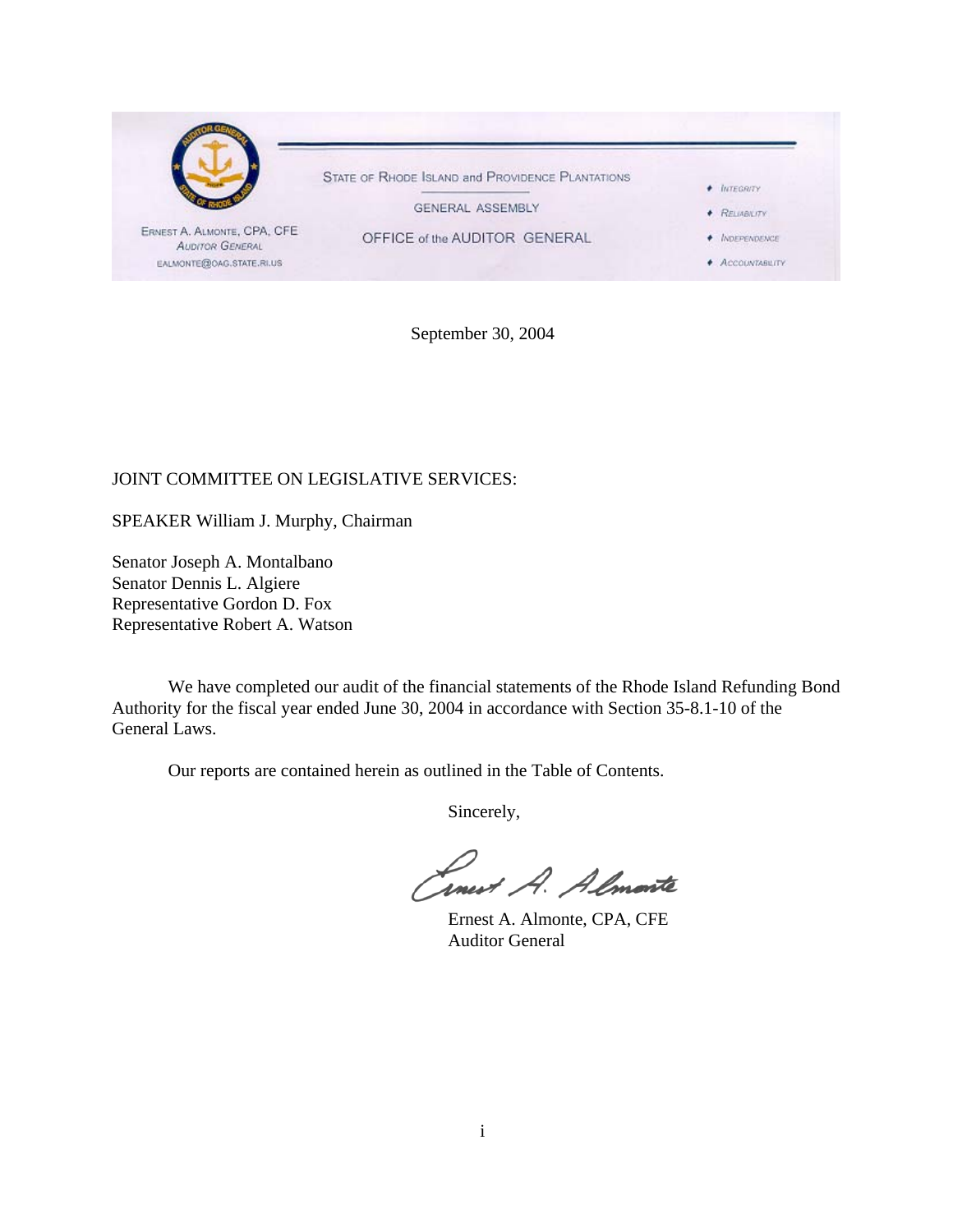# **Rhode Island Refunding Bond Authority**

(A Component Unit of the State of Rhode Island)

**Year Ended June 30, 2004**

# TABLE OF CONTENTS

|                                                                                                                                                                            | Page                                          |
|----------------------------------------------------------------------------------------------------------------------------------------------------------------------------|-----------------------------------------------|
| <b>INDEPENDENT AUDITOR'S REPORT</b>                                                                                                                                        | 1                                             |
| MANAGEMENT'S DISCUSSION AND ANALYSIS                                                                                                                                       |                                               |
| <b>BASIC FINANCIAL STATEMENTS</b>                                                                                                                                          |                                               |
| <b>Statement of Net Assets</b>                                                                                                                                             | 6                                             |
| Statement of Revenues, Expenses and Changes in<br><b>Net Assets</b>                                                                                                        | $\overline{7}$                                |
| <b>Statement of Cash Flows</b>                                                                                                                                             | 8                                             |
| <b>Notes to Financial Statements</b>                                                                                                                                       | 9                                             |
| SUPPLEMENTARY INFORMATION                                                                                                                                                  |                                               |
| <b>Combining Statement of Net Assets</b>                                                                                                                                   | 14                                            |
| Combining Statement of Revenues, Expenses and Changes in<br><b>Net Assets</b>                                                                                              | 15                                            |
| <b>Combining Statement of Cash Flows</b>                                                                                                                                   | 16                                            |
| INDEPENDENT AUDITOR'S REPORT ON INTERNAL CONTROL OVER<br>FINANCIAL REPORTING AND ON COMPLIANCE AND OTHER MATTERS<br>BASED ON AN AUDIT OF FINANCIAL STATEMENTS PERFORMED IN | 17                                            |
|                                                                                                                                                                            | ACCORDANCE WITH GOVERNMENT AUDITING STANDARDS |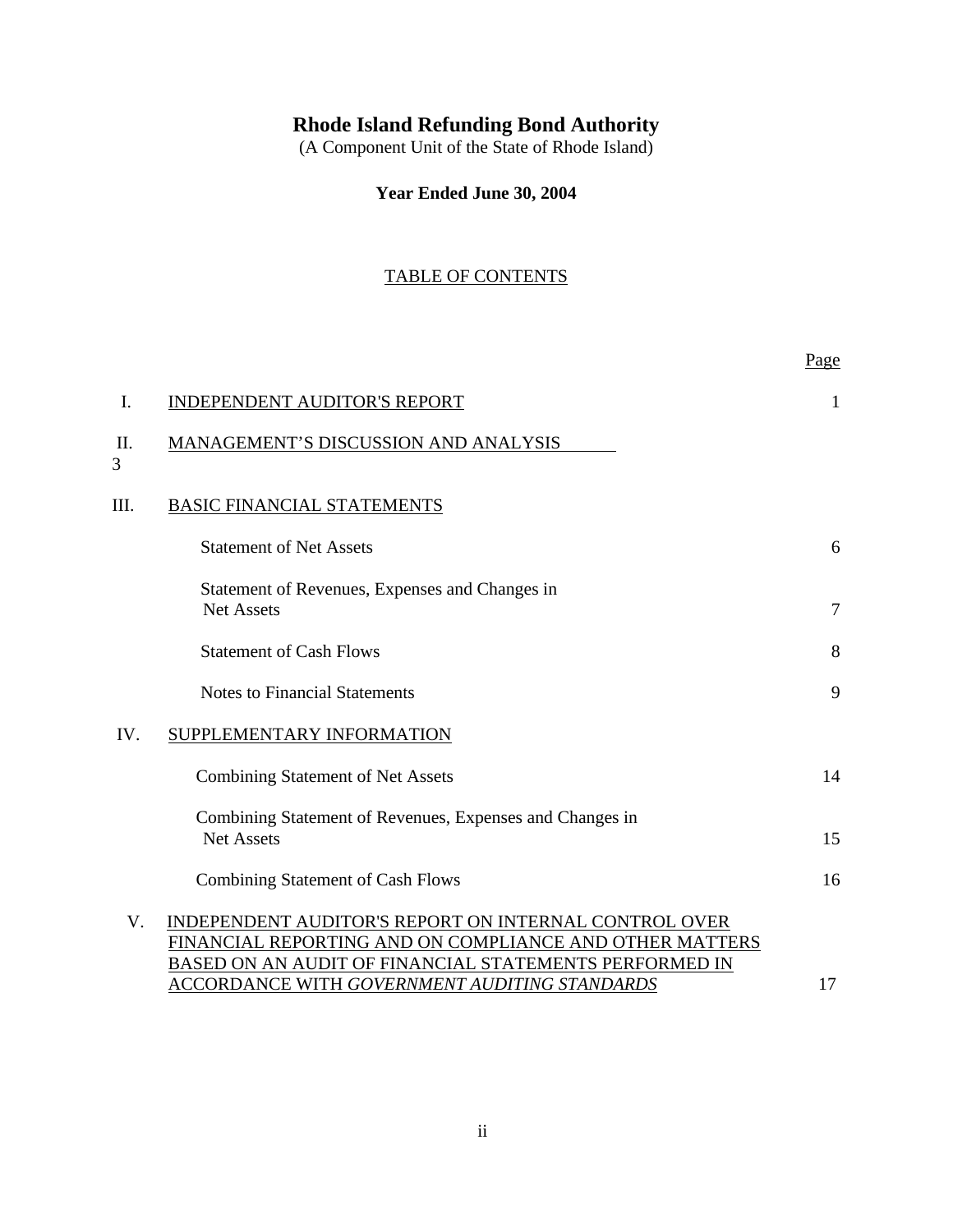

# **INDEPENDENT AUDITOR'S REPORT**

# JOINT COMMITTEE ON LEGISLATIVE SERVICES, GENERAL ASSEMBLY STATE OF RHODE ISLAND AND PROVIDENCE PLANTATIONS:

## BOARD OF DIRECTORS OF THE RHODE ISLAND REFUNDING BOND AUTHORITY:

We have audited the accompanying statement of net assets of the Rhode Island Refunding Bond Authority (the Authority), a component unit of the State of Rhode Island and Providence Plantations, as of June 30, 2004, and the related statements of revenues, expenses and changes in net assets and cash flows for the year then ended. These financial statements are the responsibility of the Authority's management. Our responsibility is to express an opinion on these financial statements based on our audit.

We conducted our audit in accordance with auditing standards generally accepted in the United States of America and the standards applicable to financial audits contained in *Government Auditing Standards*, issued by the Comptroller General of the United States. Those standards require that we plan and perform the audit to obtain reasonable assurance about whether the financial statements are free of material misstatement. An audit includes examining, on a test basis, evidence supporting the amounts and disclosures in the financial statements. An audit also includes assessing the accounting principles used and significant estimates made by management, as well as evaluating the overall financial statement presentation. We believe that our audit provides a reasonable basis for our opinion.

In our opinion, the financial statements referred to above present fairly, in all material respects, the net assets of the Authority as of June 30, 2004, and the changes in its financial position and its cash flows for the year then ended in conformity with accounting principles generally accepted in the United States of America.

As discussed in Note 3, collection of rentals due is dependent upon annual appropriations by the General Assembly of the State of Rhode Island.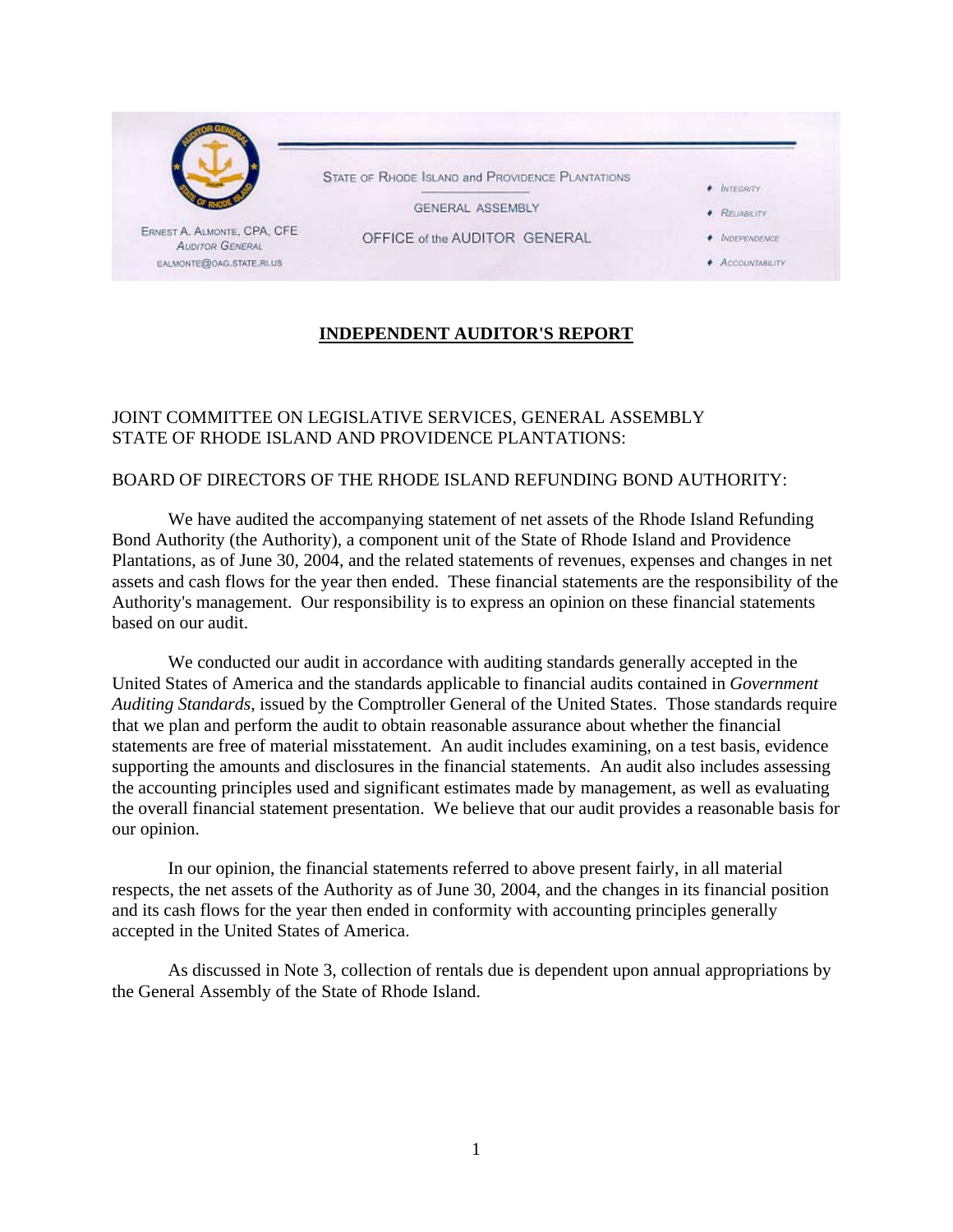JOINT COMMITTEE ON LEGISLATIVE SERVICES, GENERAL ASSEMBLY BOARD OF DIRECTORS OF THE RHODE ISLAND REFUNDING BOND AUTHORITY Page 2

In accordance with *Government Auditing Standards*, we have also issued our report dated September 28, 2004 on our consideration of the Authority's internal control over financial reporting and on our tests of its compliance with certain provisions of laws, regulations, contracts and other matters. The purpose of that report is to describe the scope of our testing of internal control over financial reporting and compliance and the results of that testing, and not to provide an opinion on the internal control over financial reporting or on compliance. That report is an integral part of an audit performed in accordance with *Government Auditing Standards* and should be considered in assessing the results of our audit.

The Management's Discussion and Analysis on pages 3 to 5 is not a required part of the basic financial statements but is supplementary information required by the Governmental Accounting Standards Board. We have applied certain limited procedures, which consisted principally of inquiries of management regarding the methods of measurement and presentation of the supplementary information. However, we did not audit the information and express no opinion on it.

Our audit was conducted for the purpose of forming an opinion on the basic financial statements taken as a whole. The combining fund statements as listed in the accompanying table of contents are presented for purposes of additional analysis and are not a required part of the basic financial statements. This information has been subjected to the auditing procedures applied in the audit of the basic financial statements and, in our opinion, is fairly stated in all material respects in relation to the basic financial statements taken as a whole.

Cinest A. Almente

 Ernest A. Almonte, CPA, CFE Auditor General

September 28, 2004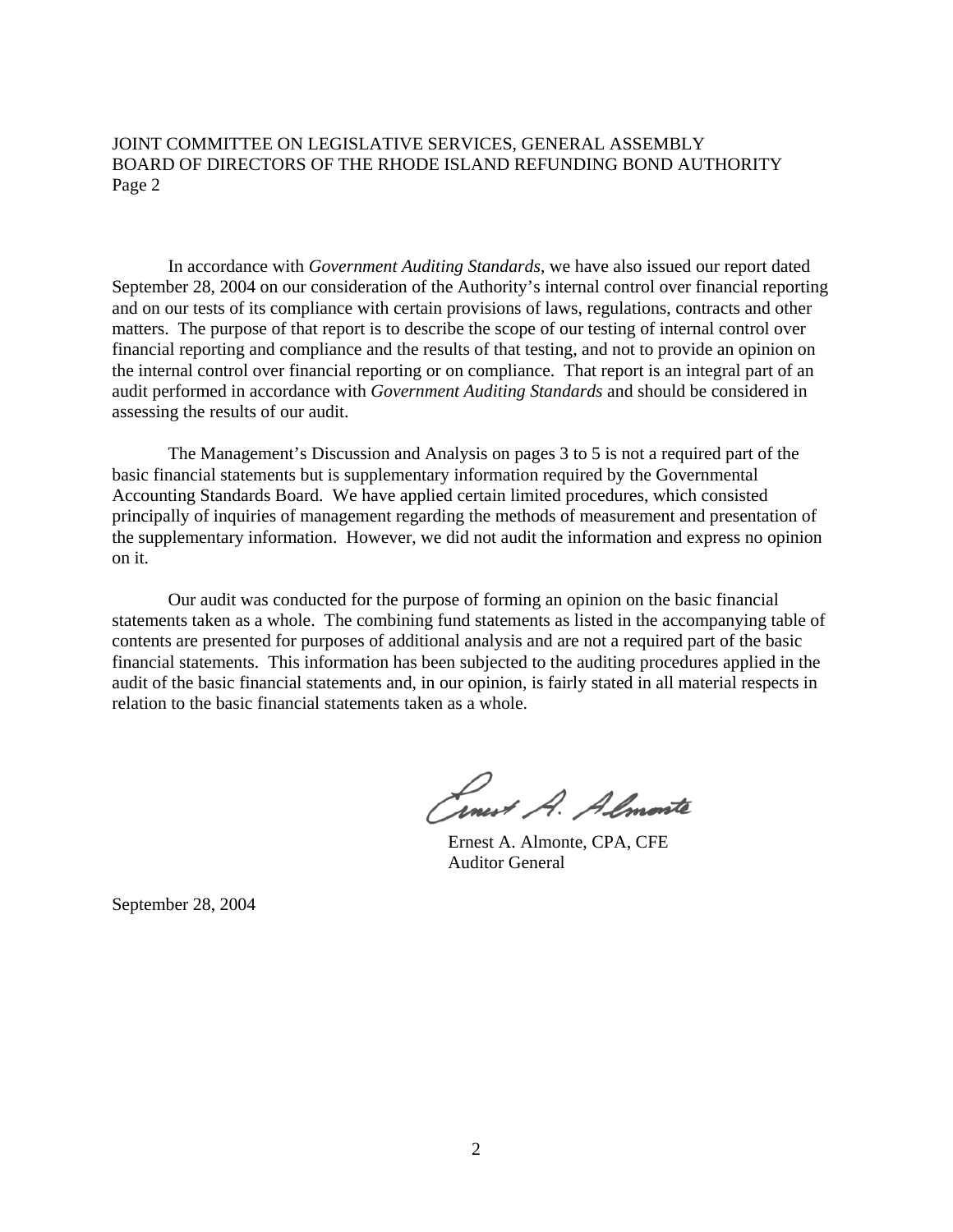(A Component Unit of the State of Rhode Island)

#### **Management's Discussion and Analysis**

Management of the Rhode Island Refunding Bond Authority (Authority) provides this Management's Discussion and Analysis of their financial performance for the readers of the Authority's financial statements. This narrative provides an overview of the Authority's financial activity for the year ended June 30, 2004. This analysis is to be considered in conjunction with the financial statements to provide an objective analysis of the Authority's financial activities based on facts, decisions and conditions currently facing management.

#### Understanding the Authority's Financial Statements

The Authority serves as a financing mechanism for the State of Rhode Island. It was originally created to pay, redeem, or retire all or part of some of the State's general obligation bonds, and it later acquired the functions of the Rhode Island Public Buildings Authority whose purpose was to finance the acquisition, construction and improvement of public facilities through the issuance of revenue bonds. All Authority debt is repaid via annual payments made by the State in amounts equal to debt service requirements. The operating expenses of the Authority are also reimbursed by the State.

 The Authority is a component unit of the State of Rhode Island and Providence Plantations ("State") and its financial activity is blended into the State's financial statements. In accordance with generally accepted accounting principles, this report consists of a series of financial statements, along with notes to the financial statements. The financial statements immediately follow this discussion and analysis and are designed to highlight the Authority's net assets and changes to those net assets resulting from the Authority's activity.

 Multiple funds were established to account for the Authority's activities as required by the underlying bond resolutions. The combining financial statements detail all individual fund activity and are presented beginning on page 14.

### Financial Highlights for the Year Ended June 30, 2004

- Bonds payable at June 30, 2004 decreased \$18,267,450 (16.9%) when compared to June 30, 2003.
- Rentals due and the amount due from the State at June 30, 2004 decreased \$17,742,180 (16.0%) when compared to June 30, 2003.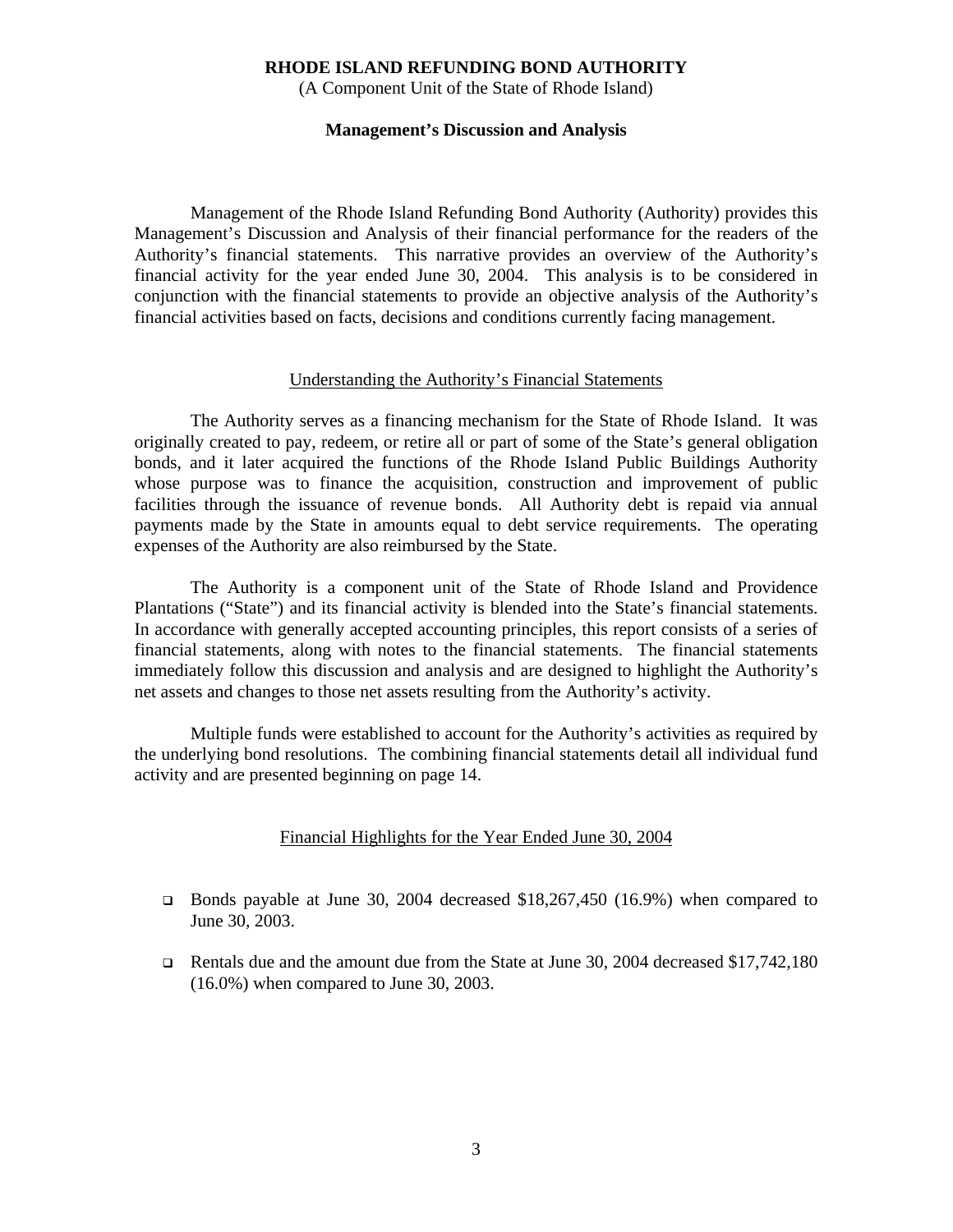(A Component Unit of the State of Rhode Island)

### **Management's Discussion and Analysis**

| <b>Assets, Liabilities and Net Assets</b>                                                                                                                                                                                   |                                                                                     |                                                                                                  |  |  |  |  |
|-----------------------------------------------------------------------------------------------------------------------------------------------------------------------------------------------------------------------------|-------------------------------------------------------------------------------------|--------------------------------------------------------------------------------------------------|--|--|--|--|
|                                                                                                                                                                                                                             | June 30, 2004                                                                       | June 30, 2003                                                                                    |  |  |  |  |
| <b>Assets</b><br>Current assets:<br>Cash, cash equivalents and investments<br>Amounts due from the State<br>Noncurrent assets:<br>Restricted cash and cash equivalents<br>Amounts due from the State<br>Debt issuance costs | \$<br>722,061<br>11,630,520<br>100,000<br>81,396,635<br>1,836,898<br>95,686,114     | \$<br>293,108<br>17,619,726<br>1,984,907<br>93,149,609<br>2,244,785<br>\$115,292,135             |  |  |  |  |
| <b>Liabilities</b><br>Current:<br>Accounts payable<br>Interest payable<br>Arbitrage rebate payable<br>Bonds payable<br>Long-Term:<br>Project acquisition promissory notes<br>Bonds payable                                  | \$<br>883<br>1,515,518<br>10,115,000<br>4,435,076<br>79,325,371<br>\$<br>95,391,848 | \$<br>12,795<br>1,643,673<br>1,199,404<br>15,975,000<br>4,435,076<br>91,732,821<br>\$114,998,769 |  |  |  |  |
| <b>Net Assets</b><br>Restricted<br>Unrestricted<br>Total net assets                                                                                                                                                         | \$<br>100,000<br>194,266<br>294,266                                                 | \$<br>100,000<br>193,366<br>\$<br>293,366                                                        |  |  |  |  |

 The Authority's restricted investments decreased due to payment of arbitrage rebate of \$1,199,404 and other restricted cash used for the reduction of Authority bonds. Amounts due from the State approximate the Authority's bonds and notes payable plus current interest payable. Decreases in bonds payable due to scheduled payments of principal cause a similar decrease in amounts due from the State.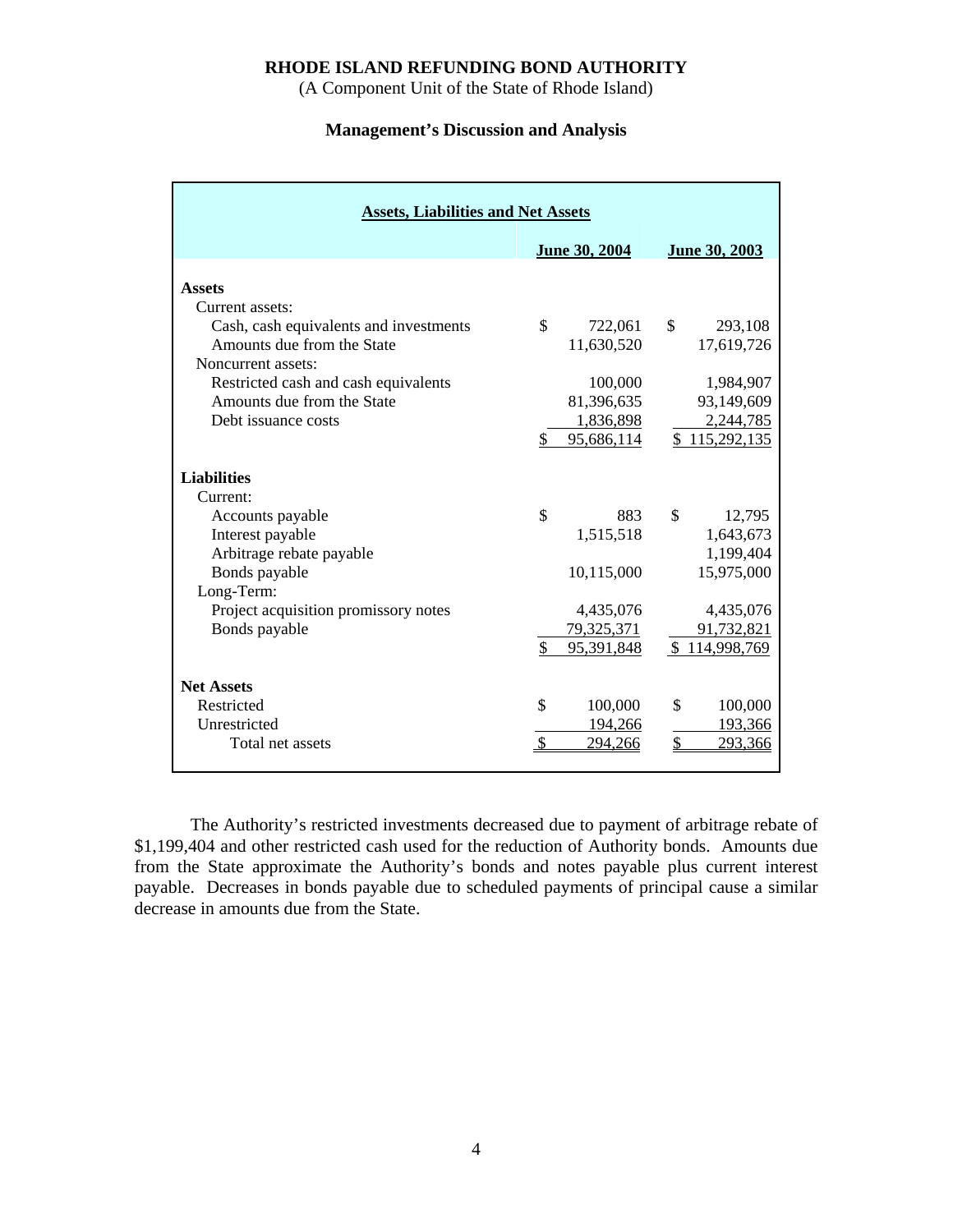(A Component Unit of the State of Rhode Island)

#### **Management's Discussion and Analysis**

| <b>Authority Operations</b>                                                          |                                         |                                                     |  |  |
|--------------------------------------------------------------------------------------|-----------------------------------------|-----------------------------------------------------|--|--|
|                                                                                      | <b>Year Ended</b><br>June 30, 2004      | <b>Year Ended</b><br>June 30, 2003                  |  |  |
| Rental income<br>Other operating revenue<br>Operating expenses                       | \$<br>2,888,179<br>31,141<br>(439, 027) | \$<br>6,190,603<br>117,998<br>(391, 912)            |  |  |
| Operating income                                                                     | 2,480,293                               | 5,916,689                                           |  |  |
| Other income<br>Interest expense<br>Arbitrage rebate<br>Other expenses               | 3,045<br>(2,482,438)                    | 892,325<br>(6,509,575)<br>(1,199,404)<br>(606, 412) |  |  |
| Special item, gain on termination<br>of investment agreement<br>Change in net assets | 900                                     | <u>1,509,506</u><br>3,129                           |  |  |
| Net assets, beginning of year<br>Net assets, end of year                             | 293,366<br>\$<br>294.266                | 290,237<br>\$<br>293.366                            |  |  |

 Amounts are paid by the State equal to the annual debt service requirements of the Authority plus reimbursement for operating and administrative costs. Decreases in rental income and interest expense, compared to fiscal 2003, resulted from reductions in bonds payable and related rentals due. Net assets consist of amounts held in the Authority's general fund which accounts for the administrative activities of the Authority. Increases in net assets result primarily from investment earnings retained within the Authority's general fund.

#### Future Operations

 Debt service payments on the Authority's remaining two bond issues will continue through fiscal 2010 and will require annual payments from the State equal to the required debt service amounts.

#### Contacting the Authority's Financial Management

 This discussion and analysis presentation is designed to provide a general overview of the Authority's financial activity. Questions concerning any of the information provided in this report or requests for additional financial information should be addressed to the Deputy General Treasurer for Finance, Office of General Treasurer, 40 Fountain Street, Providence, RI 02903, telephone 401.222.2287.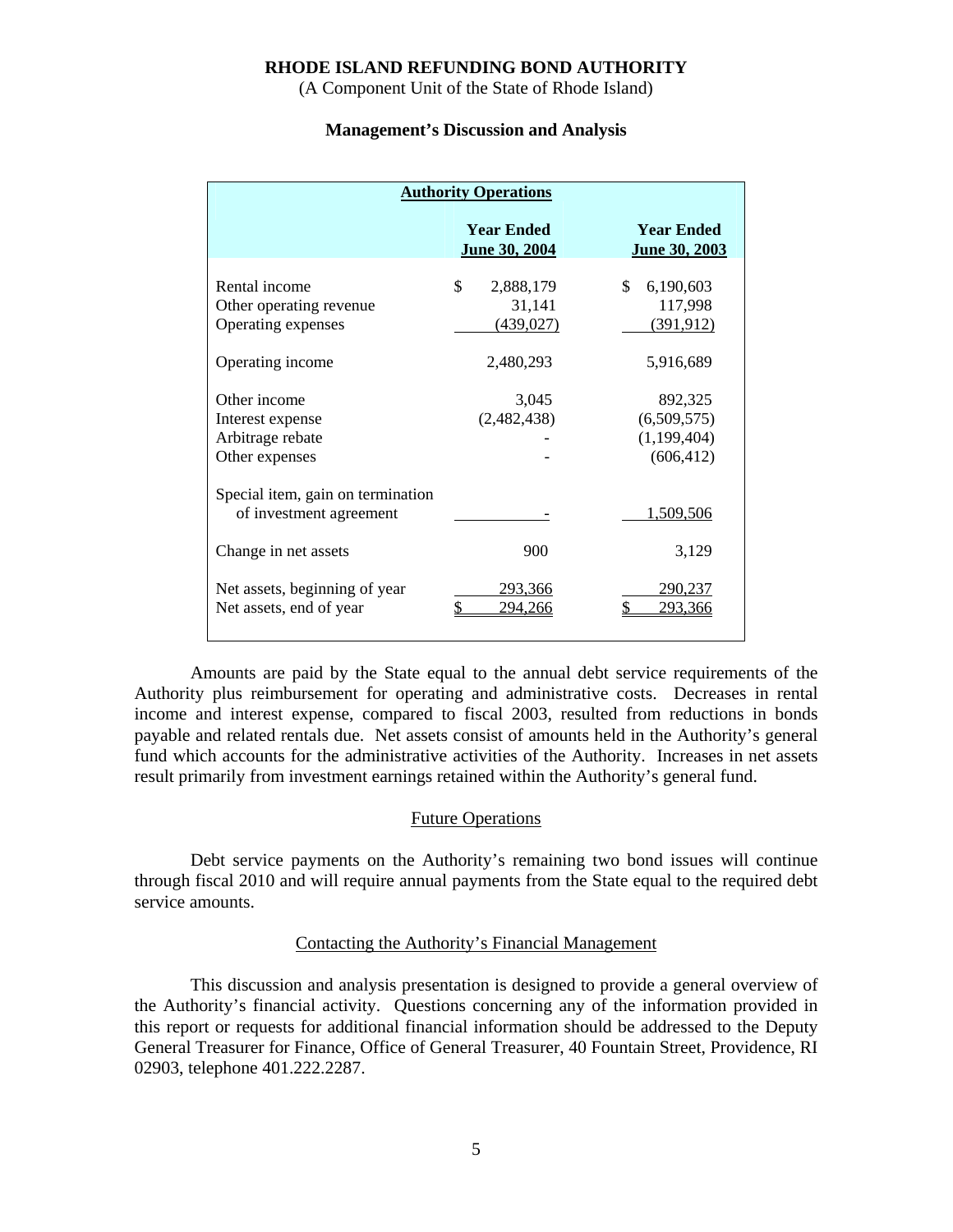# **STATEMENT OF NET ASSETS June 30, 2004**

| <b>ASSETS</b>                                 |                  |
|-----------------------------------------------|------------------|
| Current assets:                               |                  |
| Cash and cash equivalents (Note 4)            | \$<br>722,061    |
| Due from State (Note 2)                       | 1,141            |
| Rentals due (Note 3)                          | 11,629,379       |
| Total current assets                          | 12,352,581       |
| Noncurrent assets:                            |                  |
| Restricted cash and cash equivalents          | 100,000          |
| Rentals due (Note 3)                          | 81,396,635       |
| Debt issuance costs                           | 1,836,898        |
| Total noncurrent assets                       | 83, 333, 533     |
| <b>Total assets</b>                           | \$<br>95,686,114 |
| <b>LIABILITIES</b>                            |                  |
| <b>Current liabilities:</b>                   |                  |
| Accounts payable                              | \$<br>883        |
| Interest payable                              | 1,515,518        |
| Bonds payable, net (Note 6)                   | 10,115,000       |
| Total current liabilities                     | 11,631,401       |
| Noncurrent liabilities:                       |                  |
| Project acquisition promissory notes (Note 5) | 4,435,076        |
| Bonds payable, net (Note 6)                   | 79,325,371       |
| Total noncurrent liabilities                  | 83,760,447       |
| <b>Total liabilities</b>                      | \$<br>95,391,848 |
| <b>NET ASSETS</b>                             |                  |
| Restricted (note 7)                           | 100,000          |
| Unrestricted                                  | 194,266          |
| <b>Total net assets</b>                       | \$<br>294,266    |

The accompanying notes are an integral part of these financial statements.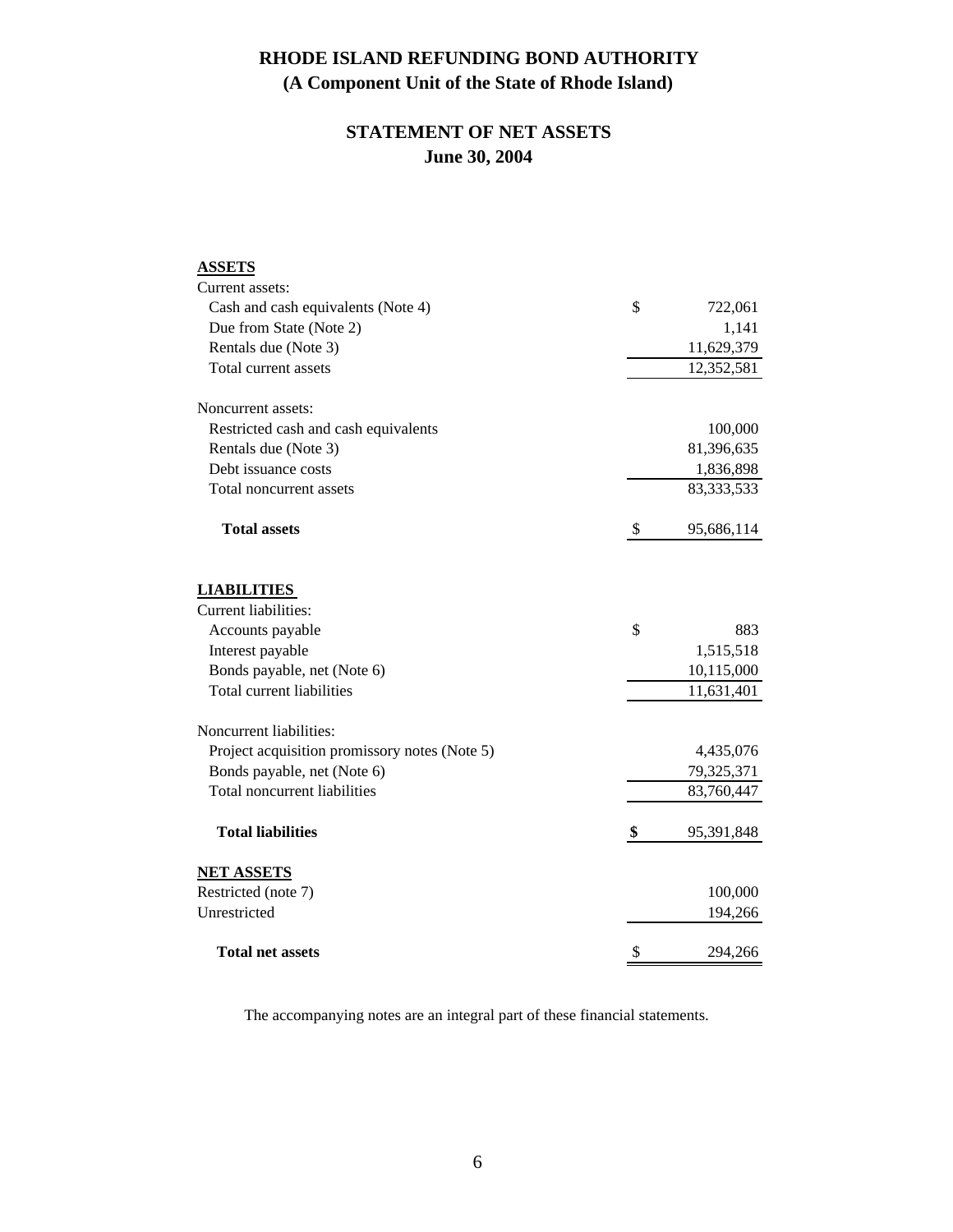# **STATEMENT OF REVENUES, EXPENSES AND CHANGES IN NET ASSETS YEAR ENDED JUNE 30, 2004**

| <b>Operating revenues</b>             |                 |
|---------------------------------------|-----------------|
| Rental income                         | \$<br>2,888,179 |
| Recovery of administrative costs      | 31,141          |
| <b>Total operating revenues</b>       | 2,919,320       |
| <b>Operating expenses</b>             |                 |
| Personal services                     | 18,134          |
| Trustee fees                          | 7,500           |
| Professional services                 | 5,507           |
| Amortization of debt issuance costs   | 407,886         |
| <b>Total operating expenses</b>       | 439,027         |
| <b>Operating income</b>               | 2,480,293       |
| Nonoperating revenue (expenses)       |                 |
| Investment income                     | 3,045           |
| Interest expense                      | (2,482,438)     |
| Total nonoperating revenue (expenses) | (2,479,393)     |
| <b>Change in net assets</b>           | 900             |
| Net assets, July 1, 2003              | 293,366         |
| Net assets, June 30, 2004             | \$<br>294,266   |

The accompanying notes are an integral part of these financial statements.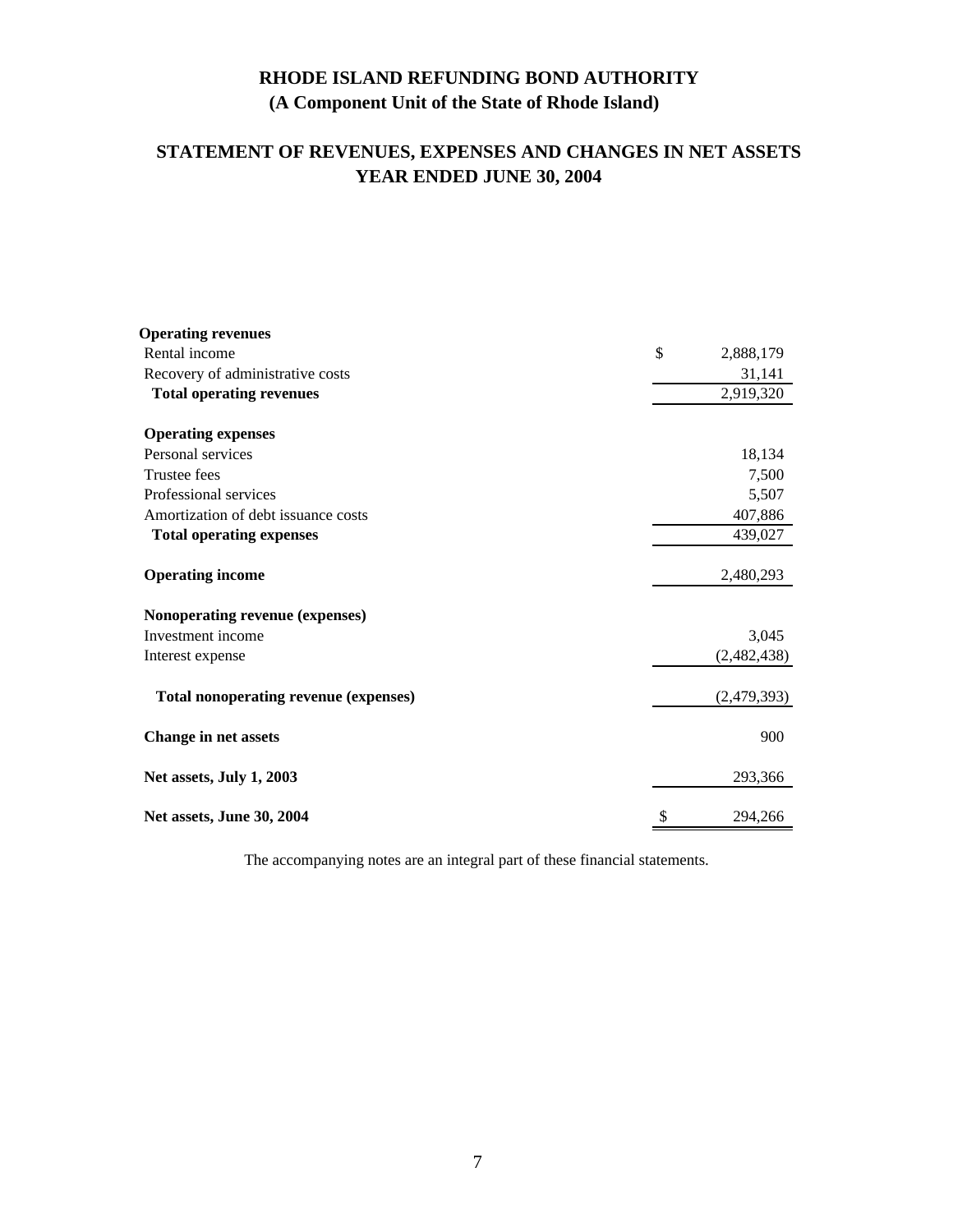# **STATEMENT OF CASH FLOWS YEAR ENDED JUNE 30, 2004**

#### **Cash flows from operating activities:**

| Cash received for:                                        |    |                |
|-----------------------------------------------------------|----|----------------|
| Administrative costs                                      | \$ | 31,053         |
| Rents                                                     |    | 20,130,842     |
| Cash paid for:                                            |    |                |
| Personal services                                         |    | (18,046)       |
| Trustee fees                                              |    | (7,500)        |
| Other goods and services                                  |    | (5,507)        |
| Net cash provided by operating activities                 |    | 20,130,842     |
| Cash flows from capital and related financing activities: |    |                |
| Principal paid on debt                                    |    | (15,975,000)   |
| Interest paid on debt                                     |    | (4,415,437)    |
| Net cash used for capital and related                     |    |                |
| financing activities                                      |    | (20, 390, 437) |
| <b>Cash flows from investing activities:</b>              |    |                |
| Interest received                                         |    | 3,045          |
| Arbitrage payment                                         |    | (1,199,404)    |
| Net cash used by investing activities                     |    | (1, 196, 359)  |
| Net decrease in cash and cash equivalents                 |    | (1,455,954)    |
| Cash and cash equivalents, July 1, 2003                   |    | 2,278,015      |
| Cash and cash equivalents, June 30, 2004                  | S  | 822,061        |
| Reconciliation of operating income to net                 |    |                |
| cash provided by operating activities:                    |    |                |
| Operating income                                          | \$ | 2,480,293      |
| <b>Adjustments:</b>                                       |    |                |
| Amortization of debt issuance costs                       |    | 407,886        |
| Principal paid on debt included in cash flows from        |    |                |
| capital and related fianncing activities                  |    | 15,975,000     |
| Changes in assets and liabilities:                        |    |                |
| Rentals due                                               |    | 1,267,663      |
| <b>Total adjustments</b>                                  |    | 17,650,549     |
| Net cash provided by operating activities                 | \$ | 20,130,842     |

The accompanying notes are an integral part of these financial statements.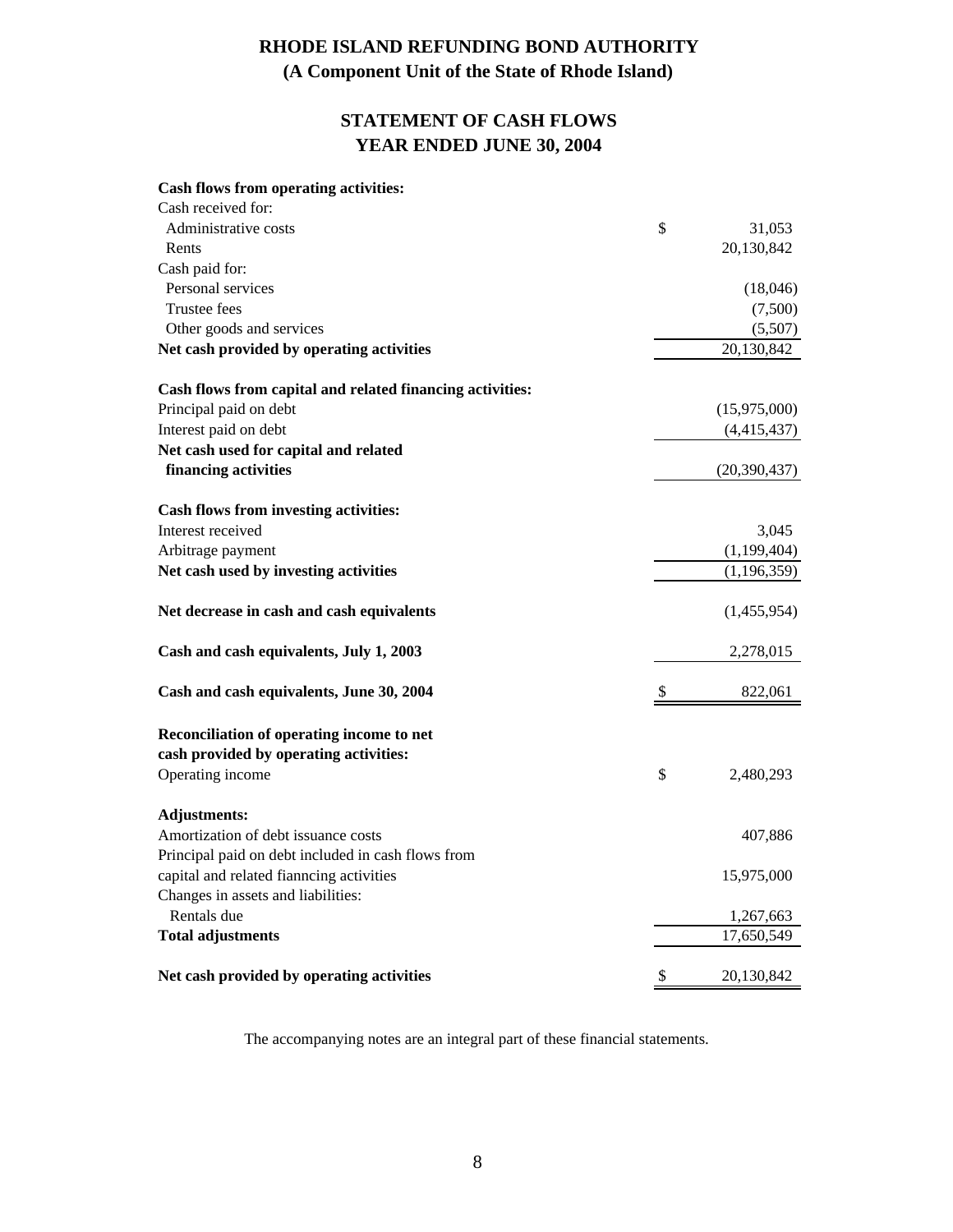(A Component Unit of the State of Rhode Island)

### NOTES TO THE FINANCIAL STATEMENTS Year Ended June 30, 2004

## **1. SUMMARY OF SIGNIFICANT ACCOUNTING POLICIES**

### **Reporting Entity**

The Rhode Island Refunding Bond Authority (Authority) was created and established as a public corporation by Chapter 35-8.1 of the General Laws of the State of Rhode Island. The Authority is authorized to issue bonds, upon the request of the governor and a finding of a financial benefit to the State, for the purpose of loaning money to the State to provide funds to pay, redeem or retire all or a part of the State's General Obligation Bonds dated May 1, 1984 and June 28, 1985.

Chapter 35-8.1 of the General Laws was amended to merge the Rhode Island Public Buildings Authority (RIPBA) into the Authority. On July 1, 1997, the RIPBA ceased to exist as an entity and its functions, powers, rights, duties and liabilities, property and resources, including the bonded indebtedness of the RIPBA were transferred to the Authority. The RIPBA's purpose was to finance the acquisition, construction, and improvement of public facilities and equipment through the issuance of revenue bonds financed solely from revenues derived under lease agreements with various governmental entities.

 The Authority is a component unit of the State of Rhode Island and Providence Plantations for financial reporting purposes. The financial statements of the Authority are blended into the State of Rhode Island's financial statements.

### **Basis of Presentation**

The accounts of the Authority are maintained in accordance with the principles of "Fund Accounting". Funds have been established as required by various bond resolutions or for certain operating purposes to observe limitations and restrictions placed on the use of resources available to the Authority. For financial reporting purposes, the various accounts of the Authority have been combined and inter-fund transactions have been eliminated.

Two funds are used to account for the operations of the Authority as described below:

 **General Fund** - accounts for the administrative operating activities of the former Rhode Island Public Buildings Authority.

 **Bond Fund** - accounts for revenue bonds and notes payable issued by the former Rhode Island Public Buildings Authority, rentals due from the State, the receipt of rental income, and the payment and amortization of debt issuance costs. The Bond Fund is a consolidation of funds required by various bond resolutions (Debt Service Fund and Cost of Issuance Fund).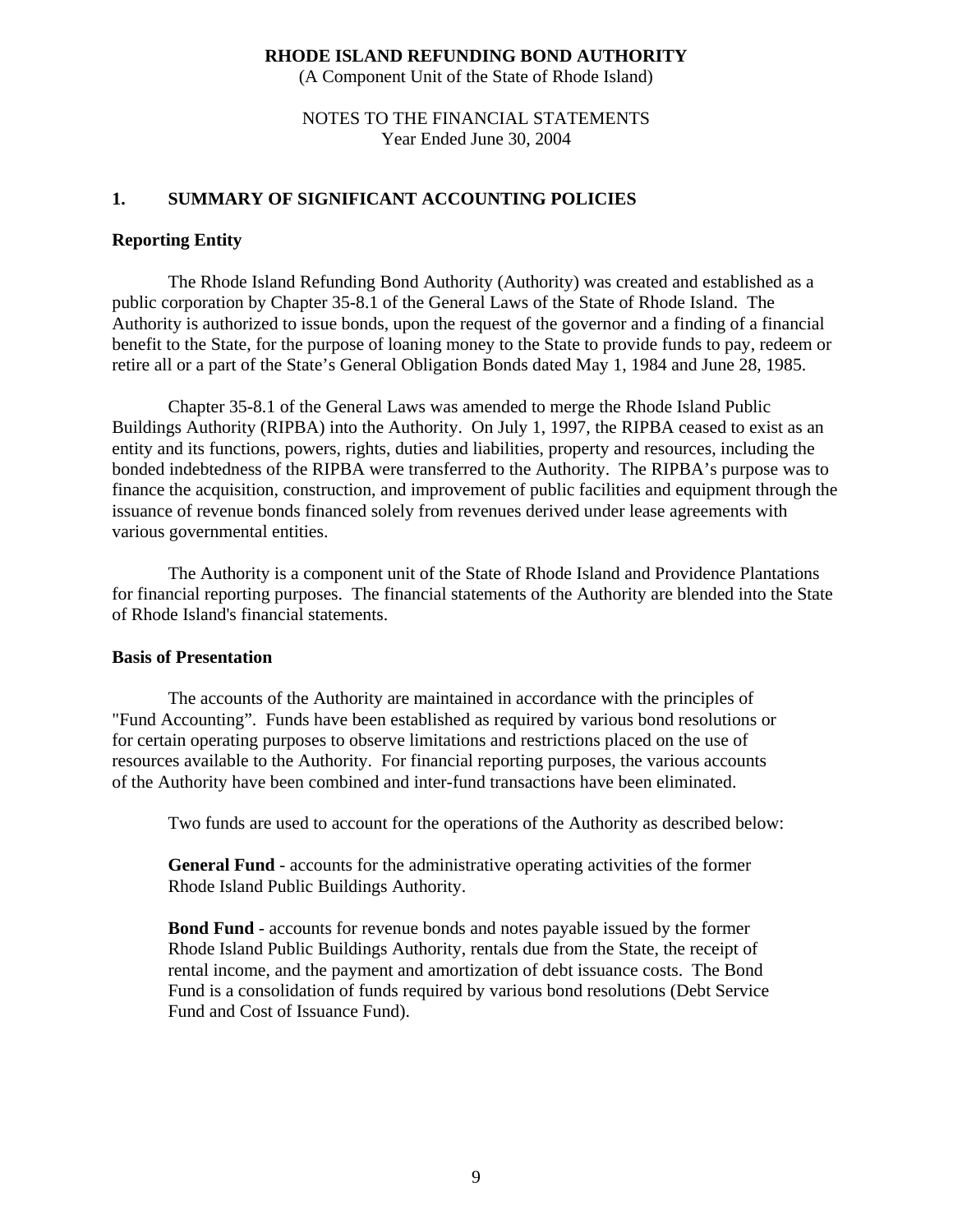(A Component Unit of the State of Rhode Island)

### NOTES TO THE FINANCIAL STATEMENTS Year Ended June 30, 2004

### **1. SUMMARY OF SIGNIFICANT ACCOUNTING POLICIES (continued)**

#### **Basis of Accounting**

The financial statements of the Authority have been prepared on the accrual basis of accounting. The Governmental Accounting Standards Board (GASB) is responsible for establishing generally accepted accounting principles for governmental, proprietary fund type activities. In accordance with GASB Statement No. 20, in the absence of specific guidance from a GASB pronouncement, pronouncements of the Financial Accounting Standards Board (FASB) issued on or before November 30, 1989 have been followed.

### **Use of Estimates**

 The preparation of financial statements in conformity with generally accepted accounting principles requires management to make estimates and assumptions that affect the reported amounts of assets and liabilities at the date of the financial statements. Estimates also affect the reported amounts of revenues and expenses during the reporting period. Actual results could differ from those estimates.

#### **Income Taxes**

The Authority is exempt from Federal and State income taxes.

## **Investment Income**

Interest earned on investments is recognized as income in the fund in which the investments are held. In accordance with each bond series or resolution, this interest may periodically be transferred to the Bond Fund and be used to reduce future rental payments from the State of Rhode Island.

### **Cash and Cash Equivalents**

 The Authority considers all highly liquid investments with a maturity of three months or less when purchased to be cash equivalents.

## **Debt Issuance Costs**

 Debt issuance costs represent the costs of issuance of the revenue bonds and are reflected as an asset on the financial statements. These costs are amortized on a straight-line basis over the life of the bonds. Debt issuance costs associated with defeased bonds are deferred and amortized over the remaining life of the old debt or the life of the new debt, whichever is shorter.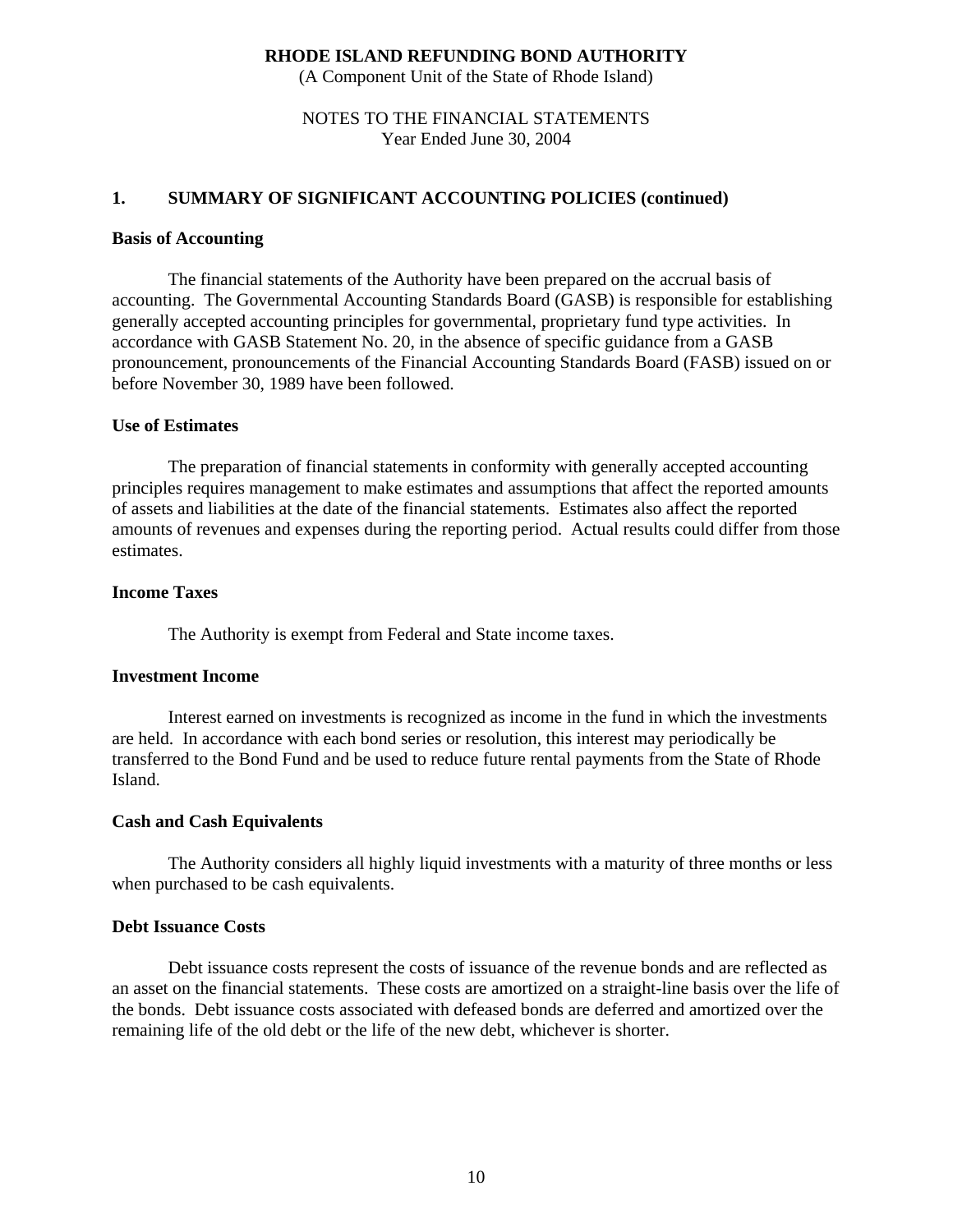(A Component Unit of the State of Rhode Island)

### NOTES TO THE FINANCIAL STATEMENTS Year Ended June 30, 2004

## **1. SUMMARY OF SIGNIFICANT ACCOUNTING POLICIES (continued)**

### **Bond Discounts and Premiums**

 Bond discounts and premiums on revenue bonds are recorded as an offset/addition, respectively, to the outstanding revenue bonds payable. Bond discounts and premiums are amortized using the effective interest method over the life of the bonds. Bond discounts and premiums associated with defeased bonds are deferred and amortized over the remaining life of the old debt or the life of the new debt, whichever is shorter.

### **Investments**

 Investments are recorded in the financial statements at fair value, except that, in accordance with GASB Statement No. 31, the Authority reports money market investments, having a remaining maturity of one year or less at time of purchase at amortized cost, provided that the fair value of those investments is not significantly affected by the impairment of the credit standing of the issuer or by other factors.

## **2. DUE FROM STATE**

Due from the State includes any unreimbursed administrative expenses of the Authority.

## **3. RENTALS DUE**

Rentals due represent amounts payable by the State pursuant to agreements for projects leased by the former Rhode Island Public Buildings Authority. Annual rental payments made by the State to the Authority are equal to the interest and annual principal payment on bonds and notes issued by the Authority (RIPBA), amortization of bond issuance costs and certain administrative expenses of the Authority.

The Authority uses a method similar to the financing method to account for rentals from long-term lease agreements. Under this method, the aggregate amount of rentals due for the repayment of the bond and note principal plus current accrued interest are recorded as rentals due for payment of principal and interest on bonds and notes.

The obligation of the State to make payments to the Authority under various lease agreements is subject to and dependent upon appropriations being made from time to time by the General Assembly of the State for such purpose.

## **4. CASH, CASH EQUIVALENTS AND INVESTMENTS**

Permitted investments of the Authority are defined by the various bond resolutions governing the Authority's outstanding bonded indebtedness. In general, the Authority may invest in direct obligations of the United States of America, obligations of federal agencies which are backed by the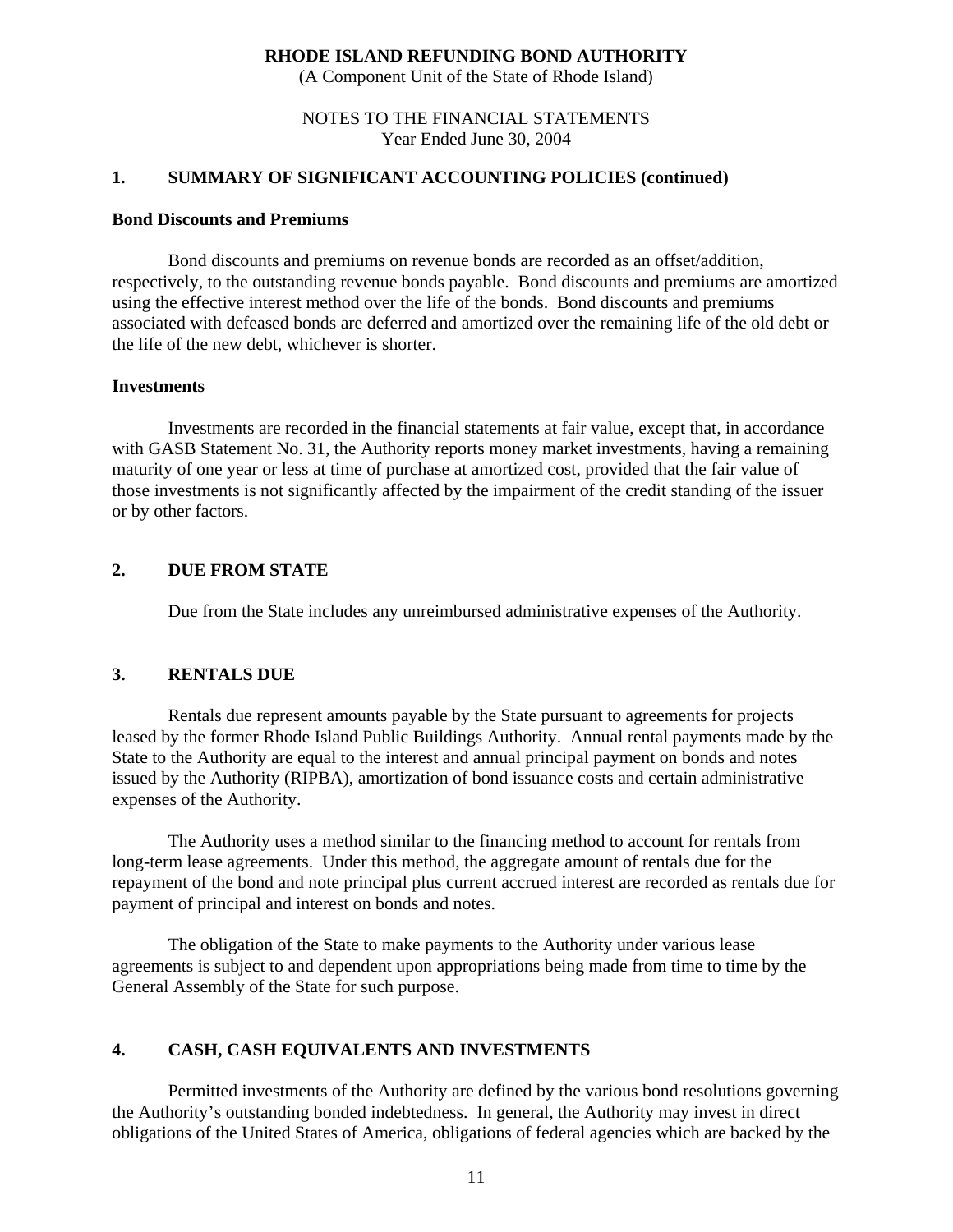(A Component Unit of the State of Rhode Island)

## NOTES TO THE FINANCIAL STATEMENTS Year Ended June 30, 2004

# **4. CASH, CASH EQUIVALENTS AND INVESTMENTS (continued)**

full faith and credit of the United States of America, obligations of certain federal agencies which are not fully guaranteed by the United States of America, dollar denominated deposit accounts, federal funds and banker's acceptances with domestic commercial banks bearing the highest rating by national rating agencies, commercial paper bearing the highest rating by national rating agencies, and highly rated money market funds and municipal or state obligations. Other investments may be permissible with permission of the insurer of the Authority's bonds.

The bank and book balance of the Authority's cash at June 30, 2004 was zero.

The Authority's investments at June 30, 2004 consisted entirely of money market mutual funds backed by short-term U.S. Treasury obligations or U.S. Agency obligations and repurchase agreements that are collateralized by U.S. Treasury securities. These types of investments are not classified as to credit risk pursuant to Governmental Standards Board Statement No. 3. The carrying amount and fair value of these cash equivalent investments at June 30, 2004 were \$822,061.

Of the total cash and cash equivalents at June 30, 2004, \$100,000 is restricted for future contingencies.

# **5. PROJECT ACQUISITION PROMISSORY NOTES**

 Project acquisition promissory (PAP) notes represent the Authority's obligation to the State for certain land and improvements acquired for projects financed by the Authority. Such notes require semi-annual interest payments but are payable as to principal only when the State shall have exercised its right to purchase a specific project under the lease agreement(s). The payment of principal and interest on each PAP note is payable solely from the rent paid by the State for leased projects. The Authority has covenanted to credit to the State any and all rent designated as Project Acquisition Promissory Note Payments accruing to the Authority under the agreements.

# **6. BONDS PAYABLE**

**Revenue Bonds - 1998 Series A** (Rhode Island Refunding Bond Authority)

 In June 1998, the Authority issued \$39,875,000 in State Public Projects Revenue Bonds, known as the 1998 Series A Bonds. These bonds, which have interest rates ranging from 4.25% to 5.25% and mature at various dates through 2010, are secured by lease rentals payable by the State of Rhode Island pursuant to lease agreements.

 Monies from the proceeds of the 1998 Series A issue and related debt service reserve funds were used to effect the complete refunding of four of the former Public Building Authority's State Public Projects Revenue Bonds.

Principal amount outstanding at June 30, 2004 - \$32,310,000.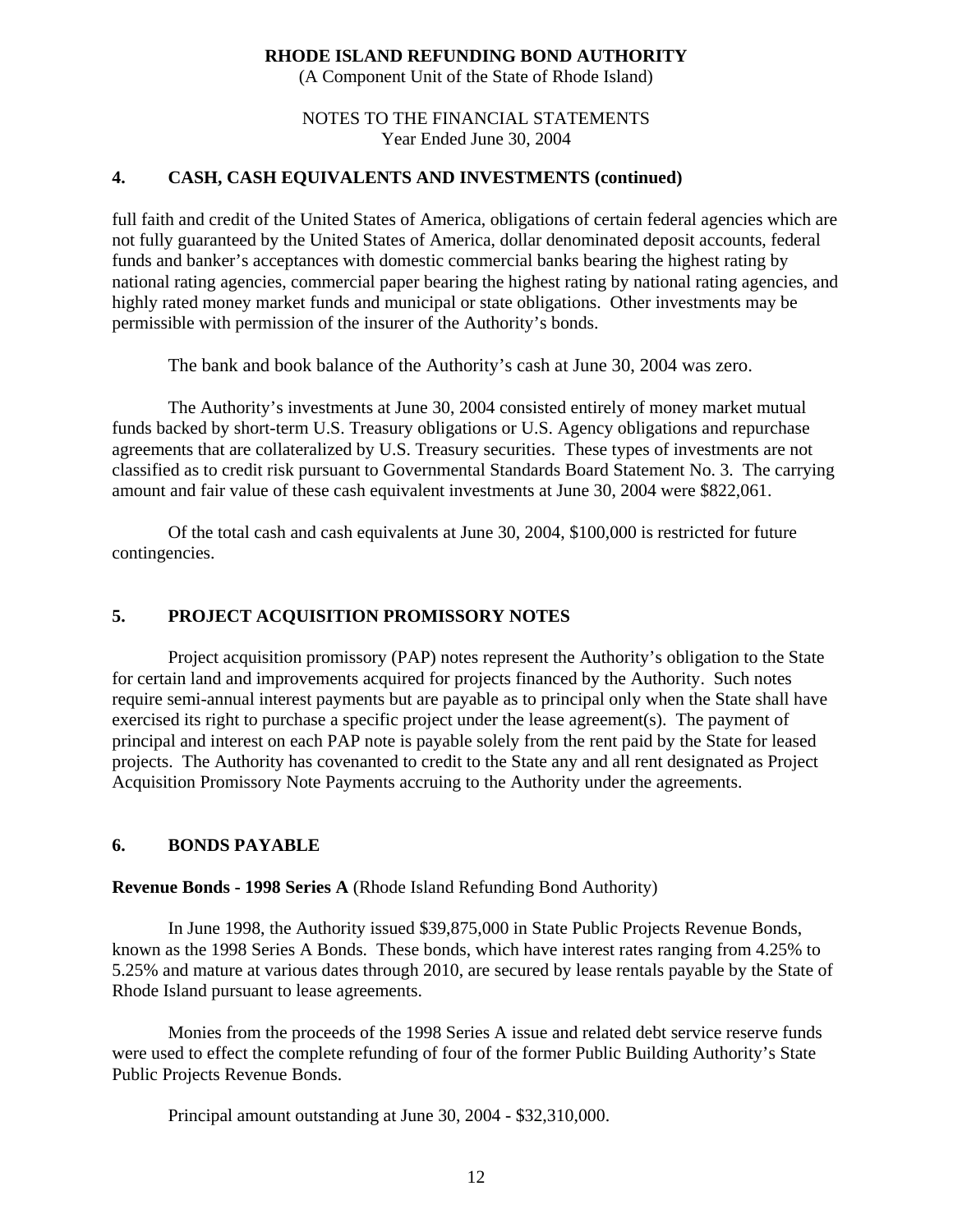(A Component Unit of the State of Rhode Island)

## NOTES TO THE FINANCIAL STATEMENTS Year Ended June 30, 2004

## **6. BONDS PAYABLE (continued)**

## **Revenue Bonds – 2003 Series A** (Rhode Island Refunding Bond Authority)

In May 2003, the Authority issued \$67,625,000 in State Public Projects Revenue Bonds dated April 1, 2003 which are known as the 2003 Series A Bonds. These bonds, which have interest rates ranging from 3.0% to 5.0% and mature at various dates through 2008, are secured by lease rentals payable by the State of Rhode Island pursuant to lease agreements.

 Monies from the proceeds of the 2003 Series A issue were used to defease the 1993 Series A revenue bonds.

Principal amount outstanding at June 30, 2004 - \$52,420,000.

Debt service requirements from July 1, 2004 to maturity are summarized below for each issue outstanding as of June 30, 2004:

|                                              | <b>Revenue Bonds -</b><br>1998 Series A                                      |                                                                        |                                                                   | <b>Revenue Bonds -</b><br>2003 Series A                     |                                                                                   | Total – All issues                                                         |
|----------------------------------------------|------------------------------------------------------------------------------|------------------------------------------------------------------------|-------------------------------------------------------------------|-------------------------------------------------------------|-----------------------------------------------------------------------------------|----------------------------------------------------------------------------|
| <b>Fiscal</b><br>Year                        | <b>Principal</b>                                                             | <b>Interest</b>                                                        | <b>Principal</b>                                                  | <b>Interest</b>                                             | <b>Principal</b>                                                                  | <b>Interest</b>                                                            |
| 2005<br>2006<br>2007<br>2008<br>2009<br>2010 | \$1,480,000<br>6.645,000<br>6.975,000<br>1,335,000<br>9.835,000<br>6.040.000 | \$1,642,781<br>1.576.181<br>1.243.931<br>895,181<br>833.438<br>317,100 | \$8,635,000<br>7.650,000<br>10,635,000<br>17,140,000<br>8.360,000 | \$2,338,000<br>1.986.025<br>1.540.875<br>846,500<br>209,000 | \$10,115,000<br>14.295,000<br>17,610,000<br>18,475,000<br>18.195.000<br>6.040.000 | \$3,980,781<br>3,562,206<br>2,784,806<br>1,741,681<br>1.042.438<br>317,100 |
| <b>Total</b>                                 | \$32,310,000                                                                 | \$6,508,612                                                            | \$52,420,000                                                      | \$6,920,400                                                 | \$84,730,000                                                                      | \$13,429,012                                                               |

| <b>Bonds Payable, Net</b>    |              |
|------------------------------|--------------|
| Total bond principal         | \$84,730,000 |
| Add: bond premium            | 3,438,564    |
| deferred amount on refunding | 1,656,652    |
| Less: bond discount          | (384, 845)   |
| Bonds payable, net           |              |

## **7. NET ASSETS**

Restricted net assets reflects amounts reserved to cover future contingencies.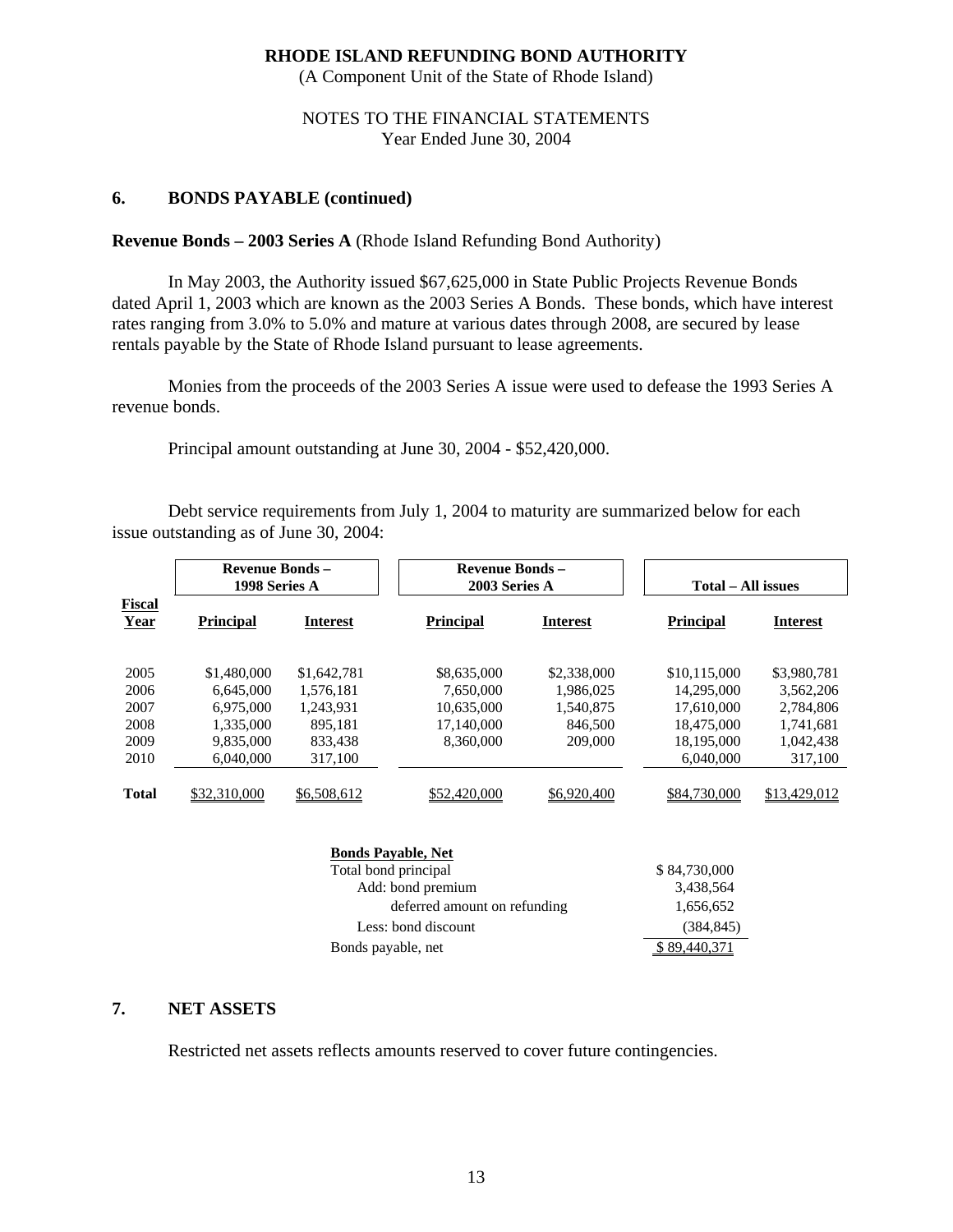### **COMBINING STATEMENT OF NET ASSETS JUNE 30, 2004**

|                                      | <b>General</b><br><b>Fund</b> | <b>Bond</b><br><b>Fund</b> |                           | <b>Total</b> |
|--------------------------------------|-------------------------------|----------------------------|---------------------------|--------------|
| <b>ASSETS</b>                        |                               |                            |                           |              |
| Current assets:                      |                               |                            |                           |              |
| Cash and cash equivalents            | \$<br>194,008                 | \$<br>528,053              | \$                        | 722,061      |
| Due from State                       | 1,141                         |                            |                           | 1,141        |
| Rentals due                          |                               | 11,629,379                 |                           | 11,629,379   |
| Total current assets                 | 195,149                       | 12,157,432                 |                           | 12,352,581   |
| Noncurrent assets:                   |                               |                            |                           |              |
| Restricted cash and cash equivalents | 100,000                       |                            |                           | 100,000      |
| Rentals due                          |                               | 81,396,635                 |                           | 81,396,635   |
| Debt issuance costs                  |                               | 1,836,898                  |                           | 1,836,898    |
| Total noncurrent assets              | 100,000                       | 83, 233, 533               |                           | 83, 333, 533 |
| <b>Total assets</b>                  | \$<br>295,149                 | \$<br>95,390,965           | $\boldsymbol{\mathsf{S}}$ | 95,686,114   |
| <b>LIABILITIES</b>                   |                               |                            |                           |              |
| Current liabilities:                 |                               |                            |                           |              |
| Accounts payable                     | \$<br>883                     | \$                         | \$                        | 883          |
| Interest payable                     |                               | 1,515,518                  |                           | 1,515,518    |
| Bonds payable (net)                  |                               | 10,115,000                 |                           | 10,115,000   |
| <b>Total current liabilities</b>     | 883                           | 11,630,518                 |                           | 11,631,401   |
| Noncurrent liabilities:              |                               |                            |                           |              |
| Project acquisition promissory notes |                               | 4,435,076                  |                           | 4,435,076    |
| Bonds payable (net)                  |                               | 79,325,371                 |                           | 79,325,371   |
| <b>Total noncurrent liabilities</b>  |                               | 83,760,447                 |                           | 83,760,447   |
| <b>Total liabilities</b>             | 883                           | 95,390,965                 |                           | 95,391,848   |
| <b>NET ASSETS</b>                    |                               |                            |                           |              |
| Restricted                           | 100,000                       |                            |                           | 100,000      |
| Unrestricted                         | 194,266                       |                            |                           | 194,266      |
| <b>Total net assets</b>              | \$<br>294,266                 | \$                         | \$                        | 294,266      |

The accompanying notes are an integral part of these statements.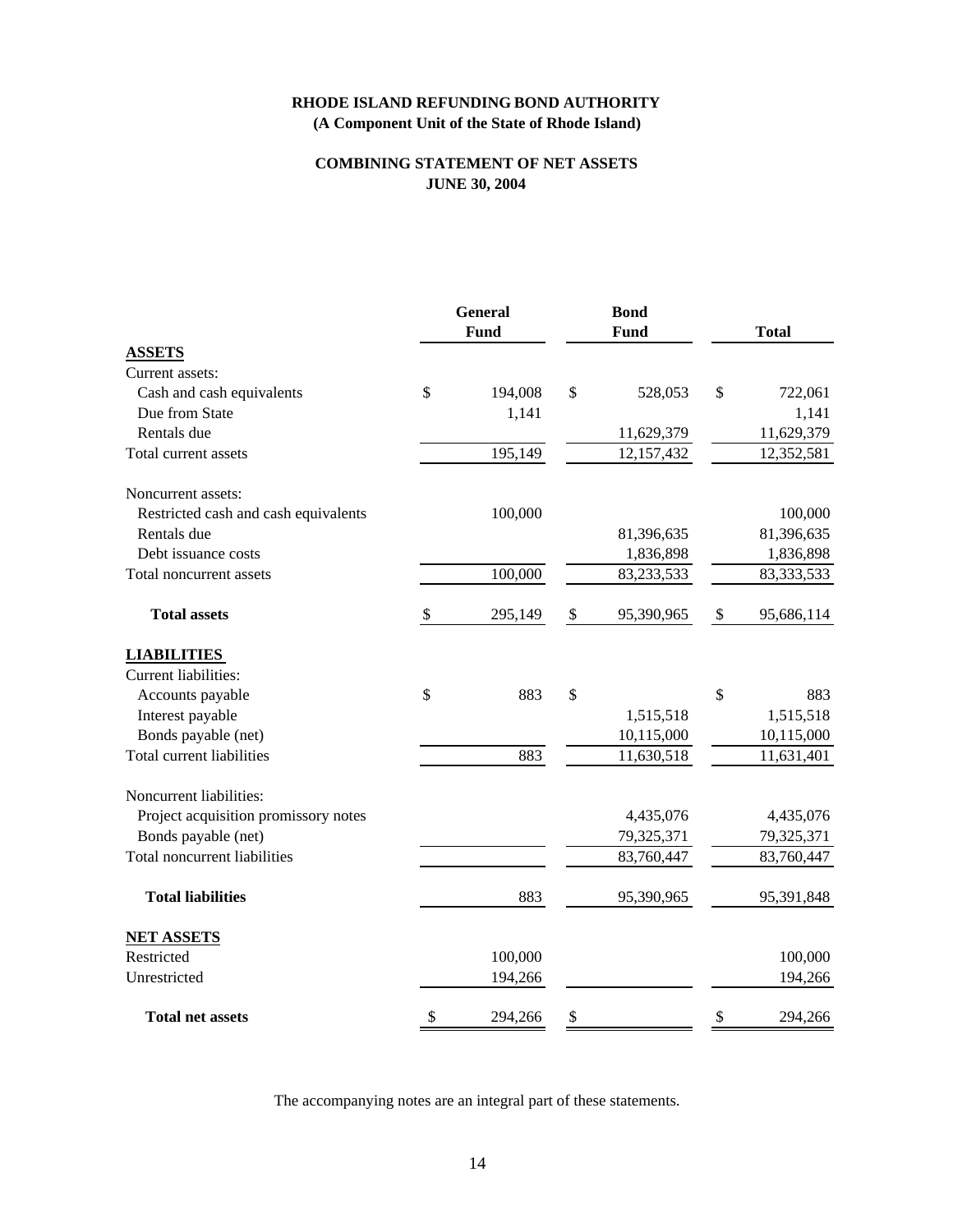## **COMBINING STATEMENT OF REVENUES, EXPENSES AND CHANGES IN NET ASSETS YEAR ENDED JUNE 30, 2004**

|                                              | <b>General</b><br>Fund | <b>Bond</b><br>Fund | <b>Total</b>    |
|----------------------------------------------|------------------------|---------------------|-----------------|
| <b>Operating revenues</b>                    |                        |                     |                 |
| Rental income                                | \$                     | \$<br>2,888,179     | \$<br>2,888,179 |
| Recovery of administrative costs             | 31,141                 |                     | 31,141          |
| <b>Total operating revenues</b>              | 31,141                 | 2,888,179           | 2,919,320       |
| <b>Operating expenses</b>                    |                        |                     |                 |
| Personal services                            | 18,134                 |                     | 18,134          |
| Trustee fees                                 | 7,500                  |                     | 7,500           |
| Professional services                        | 5,507                  |                     | 5,507           |
| Amortization of debt issuance costs          |                        | 407,886             | 407,886         |
| <b>Total operating expenses</b>              | 31,141                 | 407,886             | 439,027         |
| <b>Operating income</b>                      |                        | 2,480,293           | 2,480,293       |
| Nonoperating revenue (expenses)              |                        |                     |                 |
| Investment income                            | 900                    | 2,145               | 3,045           |
| Interest expense                             |                        | (2,482,438)         | (2,482,438)     |
| <b>Total nonoperating revenue (expenses)</b> | 900                    | (2,480,293)         | (2,479,393)     |
| <b>Change in net assets</b>                  | 900                    |                     | 900             |
| Total net assets, July 1, 2003               | 293,366                |                     | 293,366         |
| Total net assets, June 30, 2004              | \$<br>294,266          | \$                  | \$<br>294,266   |

The accompanying notes are an integral part of these statements.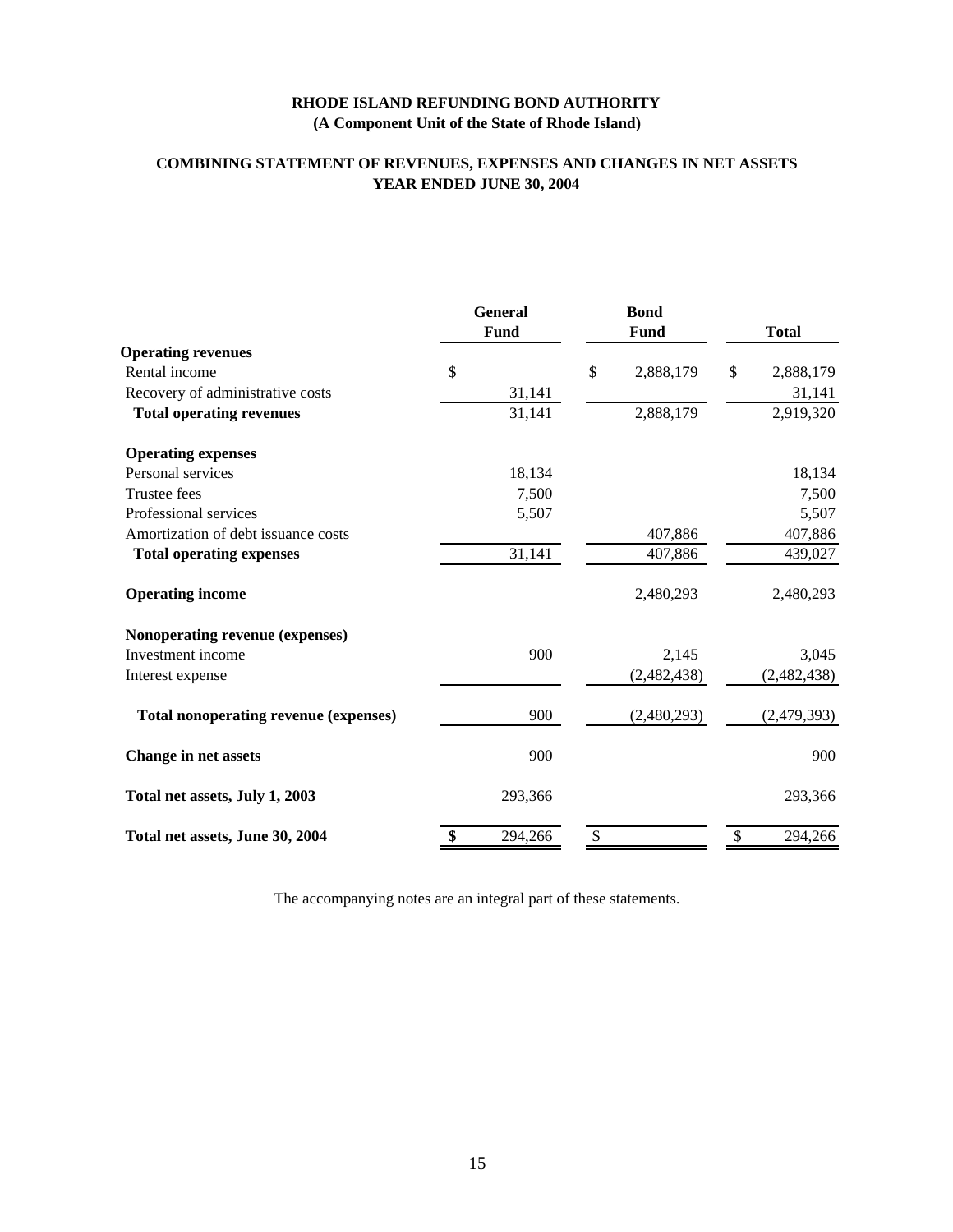## **COMBINING STATEMENT OF CASH FLOWS YEAR ENDED JUNE 30, 2004**

|                                                                                     | <b>General</b><br><b>Fund</b> | <b>Bond</b><br>Fund | <b>Total</b>     |
|-------------------------------------------------------------------------------------|-------------------------------|---------------------|------------------|
| Cash flows from operating activities:                                               |                               |                     |                  |
| Cash received for:                                                                  |                               |                     |                  |
| Administrative costs                                                                | \$<br>31,053                  | \$                  | \$<br>31,053     |
| Rents                                                                               |                               | 20,130,842          | 20,130,842       |
| Cash paid for:                                                                      |                               |                     |                  |
| Personal services                                                                   | (18,046)                      |                     | (18,046)         |
| Trustee fees                                                                        | (7,500)                       |                     | (7,500)          |
| Other goods and services                                                            | (5,507)                       |                     | (5,507)          |
| Net cash provided by operating activities                                           |                               | 20,130,842          | 20,130,842       |
| Cash flows from capital and related financing activities:                           |                               |                     |                  |
| Principal paid on debt                                                              |                               | (15,975,000)        | (15,975,000)     |
| Interest paid on debt                                                               |                               | (4,415,437)         | (4,415,437)      |
| Net cash used for capital and related                                               |                               |                     |                  |
| financing activities                                                                |                               | (20, 390, 437)      | (20, 390, 437)   |
| Cash flows from investing activities:                                               |                               |                     |                  |
| Interest received                                                                   | 900                           | 2,145               | 3,045            |
| Arbitrage payment                                                                   |                               | (1,199,404)         | (1, 199, 404)    |
| Net cash provided by (used for) investing activities                                | 900                           | (1, 197, 259)       | (1, 196, 359)    |
| Net increase (decrease) in cash and cash equivalents                                | 900                           | (1,456,854)         | (1,455,954)      |
| Cash and cash equivalents, July 1, 2003                                             | 293,108                       | 1,984,907           | 2,278,015        |
| Cash and cash equivalents, June 30, 2004                                            | \$<br>294,008                 | \$<br>528,053       | \$<br>822,061    |
| Reconciliation of operating income to net<br>cash provided by operating activities: |                               |                     |                  |
| Operating income                                                                    | \$                            | \$<br>2,480,293     | \$<br>2,480,293  |
| <b>Adjustments:</b>                                                                 |                               |                     |                  |
| Amortization of debt issuance costs                                                 |                               | 407,886             | 407,886          |
| Principal paid on debt included in cash flows from capital                          |                               |                     |                  |
| and related financing activities                                                    |                               | 15,975,000          | 15,975,000       |
| Changes in assets and liabilities:                                                  |                               |                     |                  |
| Rentals due                                                                         |                               | 1,267,663           | 1,267,663        |
| <b>Total adjustments</b>                                                            |                               | 17,650,549          | 17,650,549       |
| Net cash provided by operating activities                                           | \$                            | \$<br>20,130,842    | \$<br>20,130,842 |

The accompanying notes are an integral part of these statements.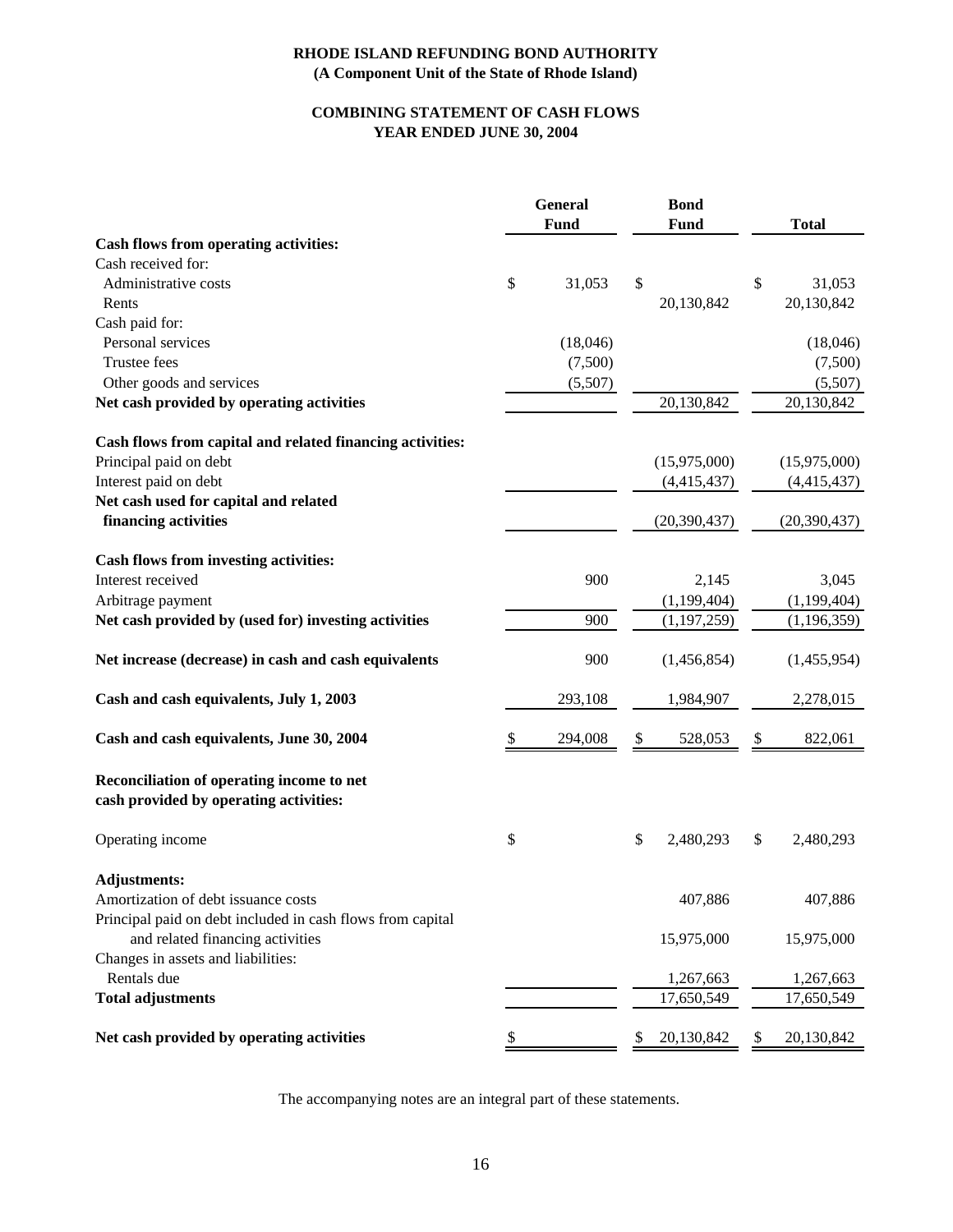

# **INDEPENDENT AUDITOR'S REPORT ON INTERNAL CONTROL OVER FINANCIAL REPORTING AND ON COMPLIANCE AND OTHER MATTERS BASED ON AN AUDIT OF FINANCIAL STATEMENTS PERFORMED IN ACCORDANCE WITH** *GOVERNMENT AUDITING STANDARDS*

# JOINT COMMITTEE ON LEGISLATIVE SERVICES, GENERAL ASSEMBLY STATE OF RHODE ISLAND AND PROVIDENCE PLANTATIONS:

## BOARD OF DIRECTORS OF THE RHODE ISLAND REFUNDING BOND AUTHORITY:

We have audited the financial statements of the Rhode Island Refunding Bond Authority, a component unit of the State of Rhode Island, as of and for the year ended June 30, 2004, and have issued our report thereon dated September 28, 2004. We conducted our audit in accordance with auditing standards generally accepted in the United States of America and the standards applicable to financial audits contained in *Government Auditing Standards*, issued by the Comptroller General of the United States.

### Internal Control Over Financial Reporting

 In planning and performing our audit, we considered the Rhode Island Refunding Bond Authority's internal control over financial reporting in order to determine our auditing procedures for the purpose of expressing our opinion on the financial statements and not to provide an opinion on the internal control over financial reporting. Our consideration of the internal control over financial reporting would not necessarily disclose all matters in the internal control that might be material weaknesses. A material weakness is a reportable condition in which the design or operation of one or more of the internal control components does not reduce to a relatively low level the risk that misstatements caused by error or fraud in amounts that would be material in relation to the financial statements being audited may occur and not be detected within a timely period by employees in the normal course of performing their assigned functions. We noted no matters involving the internal control over financial reporting and its operation that we consider to be material weaknesses.

### Compliance and Other Matters

As part of obtaining reasonable assurance about whether the Rhode Island Refunding Bond Authority's financial statements are free of material misstatement, we performed tests of its compliance with certain provisions of laws, regulations, and contracts, noncompliance with which could have a direct and material effect on the determination of financial statement amounts. However, providing an opinion on compliance with those provisions was not an objective of our audit, and accordingly, we do not express such an opinion. The results of our tests disclosed no instances of noncompliance or other matters that are required to be reported under *Government Auditing Standards.*